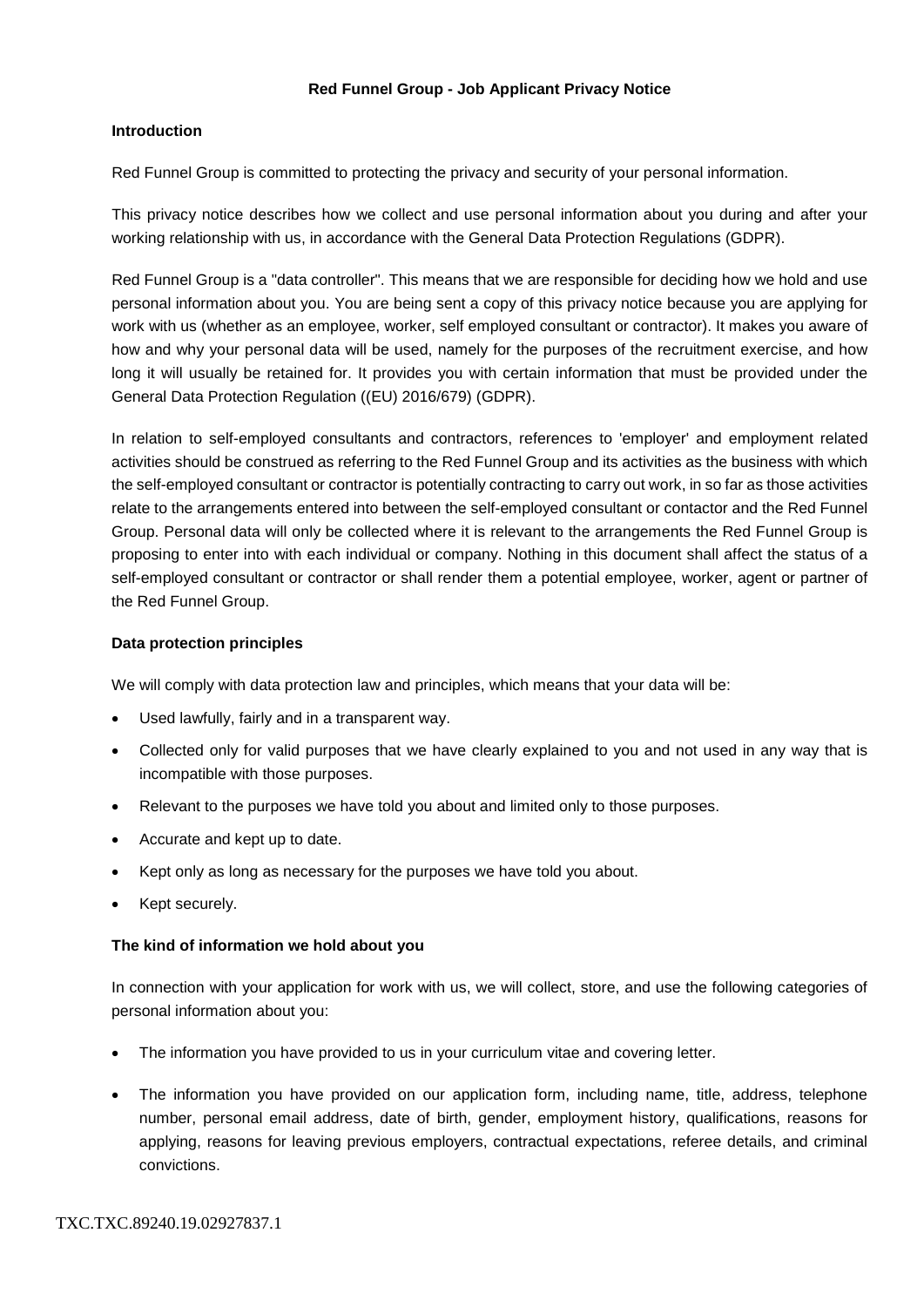- Any information you provide us in other documents as part of the application process.
- Any information you provide to us during an interview.
- Documentation confirming your right to work in the UK.
- Any other information included as part of the application and selection process including online psychometrics and presentations.

We may also collect, store and use the following "special categories" of more sensitive personal information:

- Information about your race or ethnicity, religious beliefs, sexual orientation and political opinions.
- Information about your health, including any medical condition, health and sickness records.
- Information about criminal convictions and offences.

#### **How is your personal information collected?**

We may collect personal information about candidates from the following sources:

- You, the candidate.
- A range of recruitment agencies, from which we collect the following categories of data: Curriculum Vitae and any covering information.
- Disclosure and Barring Service in respect of criminal convictions.
- Your named referees, from whom we collect the following categories of data: Name of applicant, dates of employment, reasons for leaving, attendance record and character reference.
- We may also obtain data from third parties that you make available via a publicly accessible source i.e. Linked In/Social Media

#### **How we will use information about you**

We will use the personal information we collect about you to:

- Assess your skills, qualifications, and suitability for the role.
- Carry out background and reference checks, where applicable.
- Communicate with you about the recruitment process.
- Keep records related to our hiring processes.
- Comply with legal or regulatory requirements.

It is in our legitimate interests to decide whether to appoint you to work for the organisation since it would be beneficial to our business to appoint someone to the roles which we have advertised at any given time.

We also need to process your personal information to decide whether to enter into a contract of employment or a contract for services with you or to engage you in any other capacity.

Having received the information you have provided to us as part of the application process, we will then process that information to decide whether you meet the basic requirements to be shortlisted for the role. If you do, we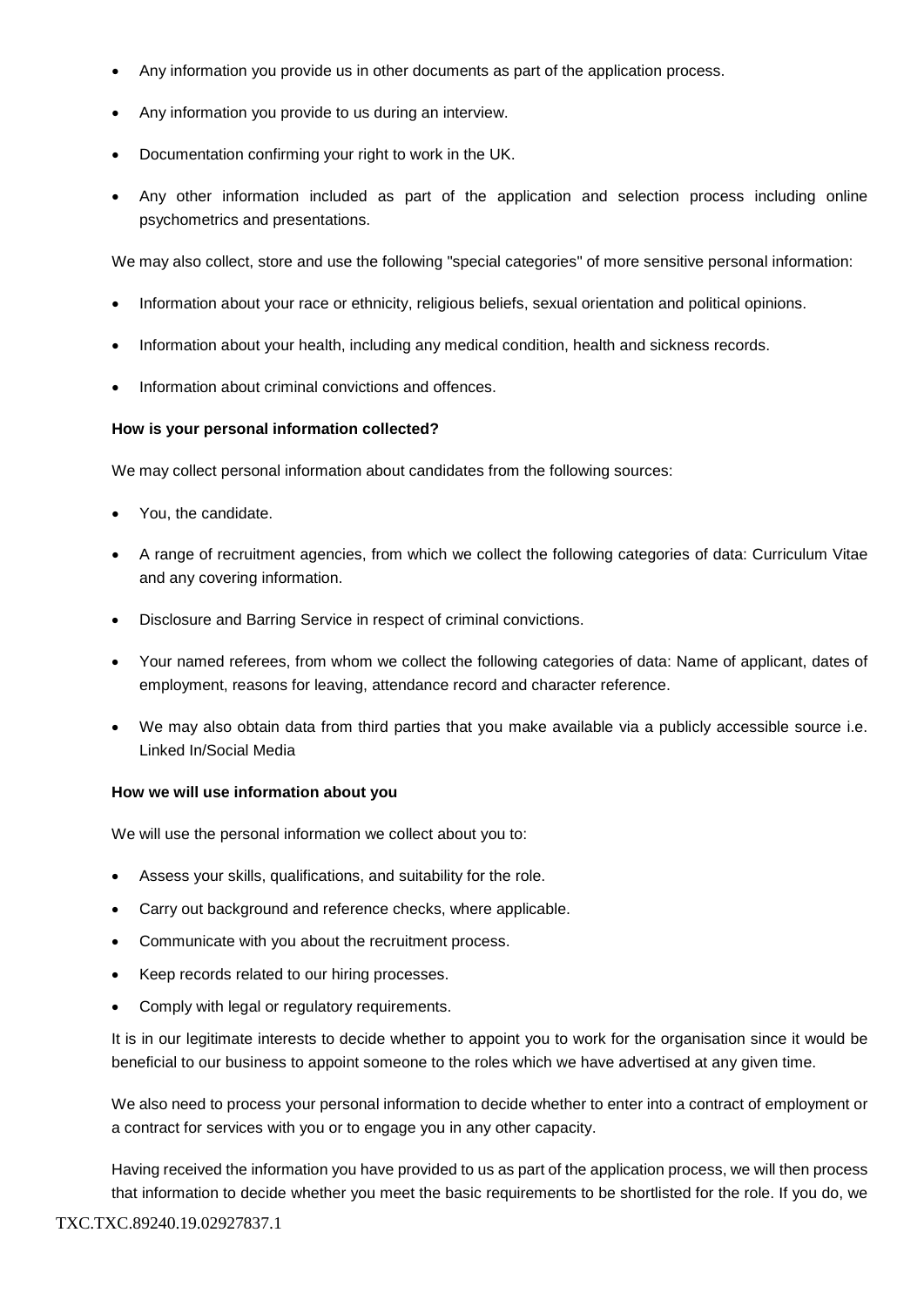will decide whether your application is strong enough to invite you for an interview. If we decide to call you for an interview, we will use the information you provide to us at the interview to decide whether to offer you the role. If we decide to offer you the role, we will then take up references and carry out any other pre-recruitment checks, including your right to work in the UK before confirming your appointment.]

### **How we process references**

We will use the details that you provide regarding your named referees in order to request a reference for you. If you provide personal contact details for your named referees, for example, for the purposes of a personal reference, by providing these details to us you are confirming that you have the named referees' consent to provide such information to us.

If you are named as a referee, we will use the personal contact details provided to us by the job applicant in order to contact you to request a reference. We will subsequently process any information you provide in response to a reference request (as set out above) in accordance with our legitimate business interests to carry out reference checks for prospective employees.

## **If you fail to provide personal information**

If you fail to provide information when requested, which is necessary for us to consider your application (such as evidence of qualifications or work history), we will not be able to process your application successfully. For example, if we require a credit check or references for this role and you fail to provide us with relevant details, we will not be able to take your application further.

### **How we use particularly sensitive personal information**

We may use your particularly sensitive personal information in the following ways:

- We may use information about your disability status to consider whether we need to provide appropriate adjustments during the recruitment process, for example whether adjustments need to be made during a test or interview or at any other stage in the process.
- We may use information about your race or national or ethnic origin, religious, philosophical or moral beliefs, or your sexual life or sexual orientation, to ensure meaningful equal opportunity monitoring and reporting.

#### **Information about criminal convictions**

We may only use information relating to criminal convictions where the law allows us to do so. This will usually be where such processing is necessary to carry out our obligations and provided we do so in line with the Company's Data Protection Policy.

We envisage that we may hold information about criminal convictions. We may use this information in order to assess individual's suitability for employment.

We will only collect information about criminal convictions if it is appropriate given the nature of the role and where we are legally able to do so. Where appropriate, we will collect information about criminal convictions as part of the recruitment process.

We are allowed to use your personal information in this way to carry out our legal obligations as an employer. We have in place an appropriate policy and safeguards which we are required by law to maintain when processing such data.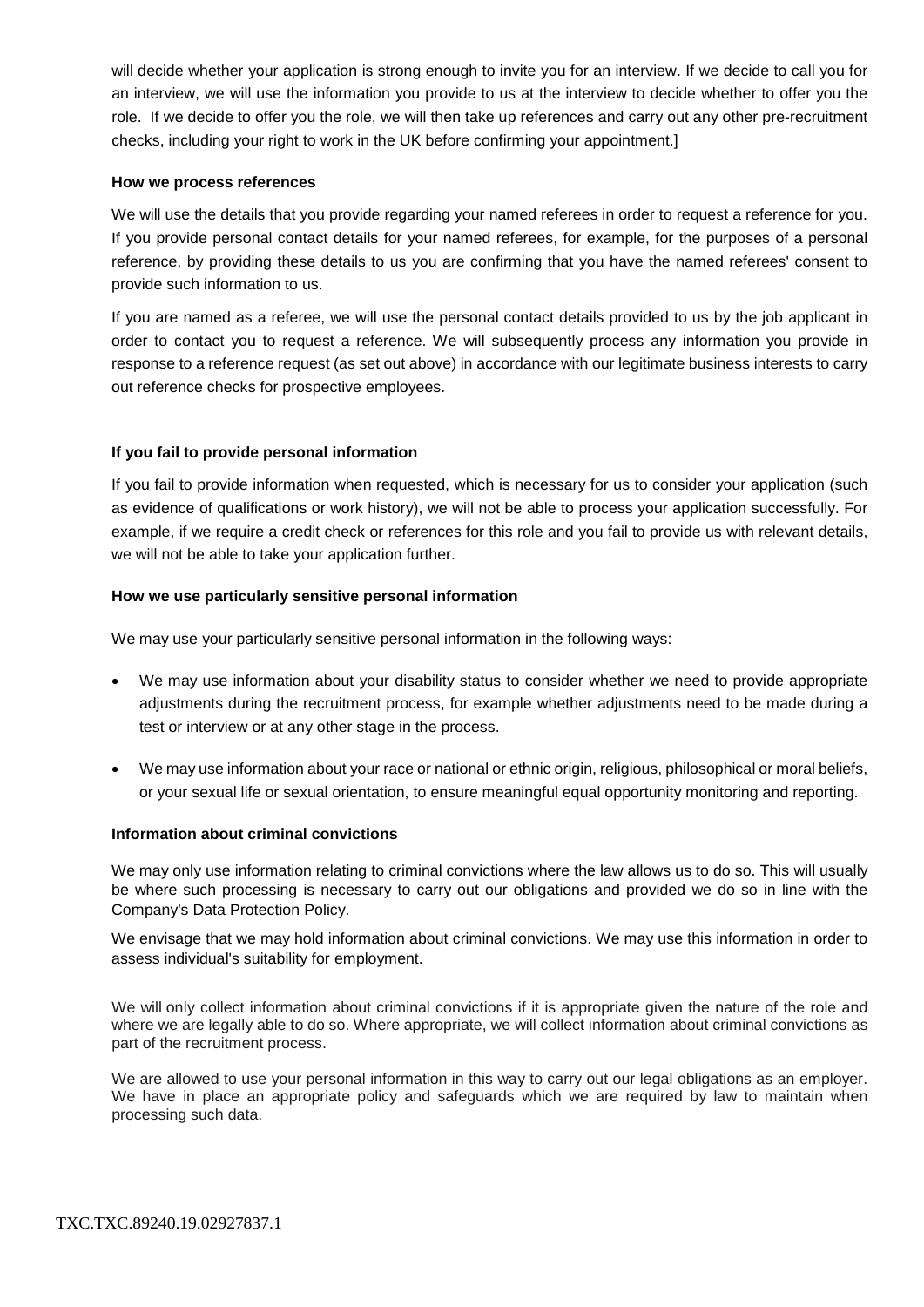## **Automated decision-making**

You will not be subject to decisions that will have a significant impact on you based solely on automated decision-making.

# **Data sharing**

# **Why might you share my personal information with third parties?**

We will only share your personal information with the following third parties for the purposes of processing your application: for online psychometrics. All our third-party service providers and other entities in the group are required to take appropriate security measures to protect your personal information in line with our policies. We do not allow our third-party service providers to use your personal data for their own purposes. We only permit them to process your personal data for specified purposes and in accordance with our instructions.

Where your application involves the use of a recruitment agent, we may also pass information regarding the progress of your application, including feedback on your performance in the recruitment process, and the terms on which we are prepared to make a job offer, if applicable, to your recruitment agent.

# **Data security**

We have put in place appropriate security measures to prevent your personal information from being accidentally lost, used or accessed in an unauthorised way, altered or disclosed. In addition, we limit access to your personal information to those employees, agents, contractors and other third parties who have a business need-to-know. They will only process your personal information on our instructions and they are subject to a duty of confidentiality.

We have put in place procedures to deal with any suspected data security breach and will notify you and any applicable regulator of a suspected breach where we are legally required to do so.

## **Data retention**

## **How long will you use my information for?**

We will usually retain your personal information for a period of 6 months after we have made the relevant appointment, subject to any additional legal obligations and in accordance with any legitimate interests of the company. We retain your personal information for that period so that we can show, in the event of a legal claim, that we have not discriminated against candidates on prohibited grounds and that we have conducted the recruitment exercise in a fair and transparent way. After this period, we will securely destroy your personal information in accordance with applicable laws and regulations.